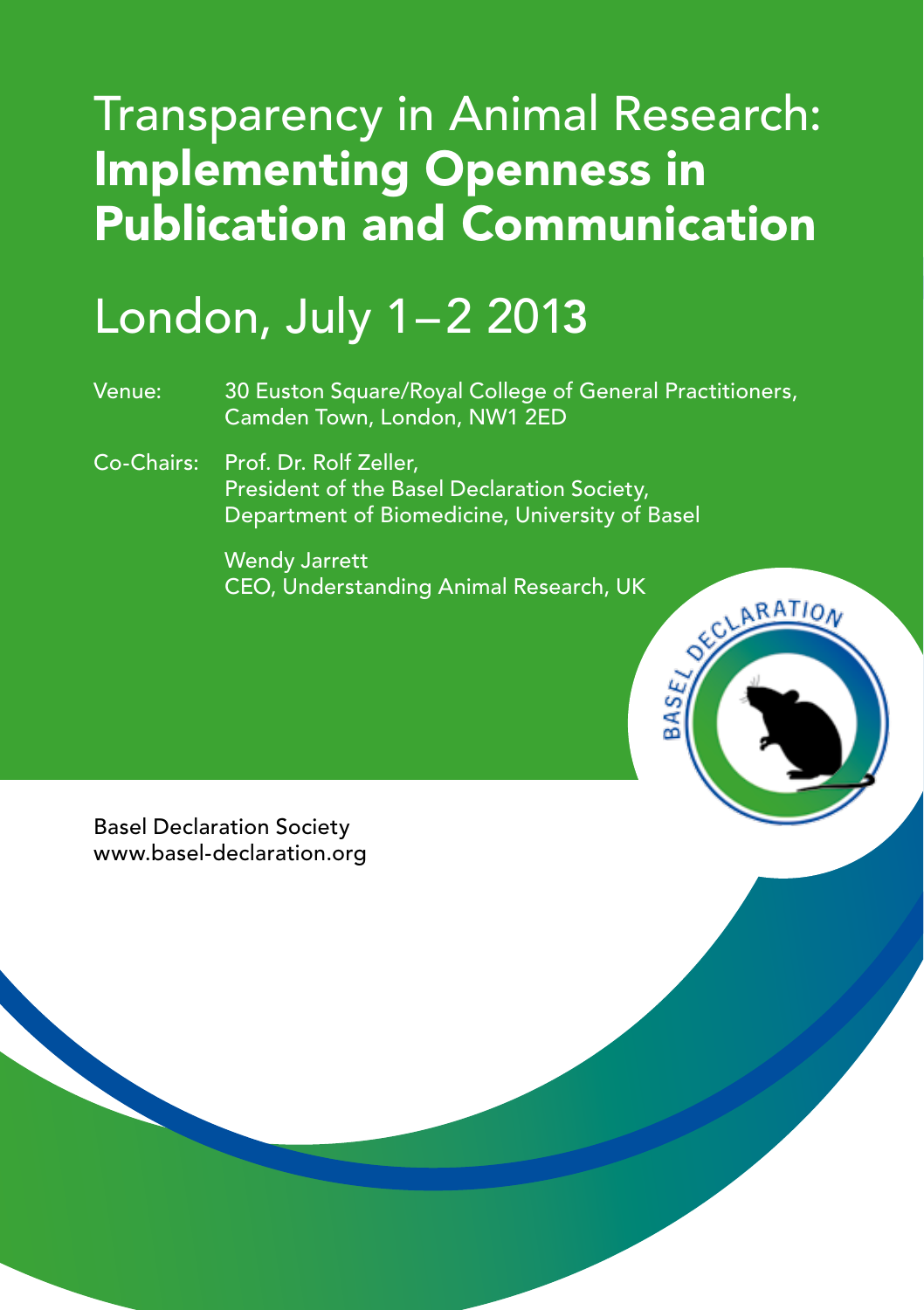#### Scientific Program Committee

- Prof. Richard W. Bianco (University of Minnesota)
- Dr. Stephan Feldhaus (Hoffmann-La Roche Ltd.)
- Prof. Michael Hengartner (University of Zurich)
- Prof. Stefan Treue (German Primate Center/University of Goettingen)

#### Organisation Committee

- Dr. Karin Blumer (Novartis AG)
- Prof. Hansjoachim Hackbarth (Tierärztliche Hochschule Hannover)
- Wendy Jarrett (Understanding Animal Research)
- Astrid Kugler (Basel Declaration Society)
- Nathalie Stieger (Hoffmann-La Roche Ltd.)
- Prof. Verdon Taylor (University of Basel)
- Prof. Rolf Zeller (University of Basel)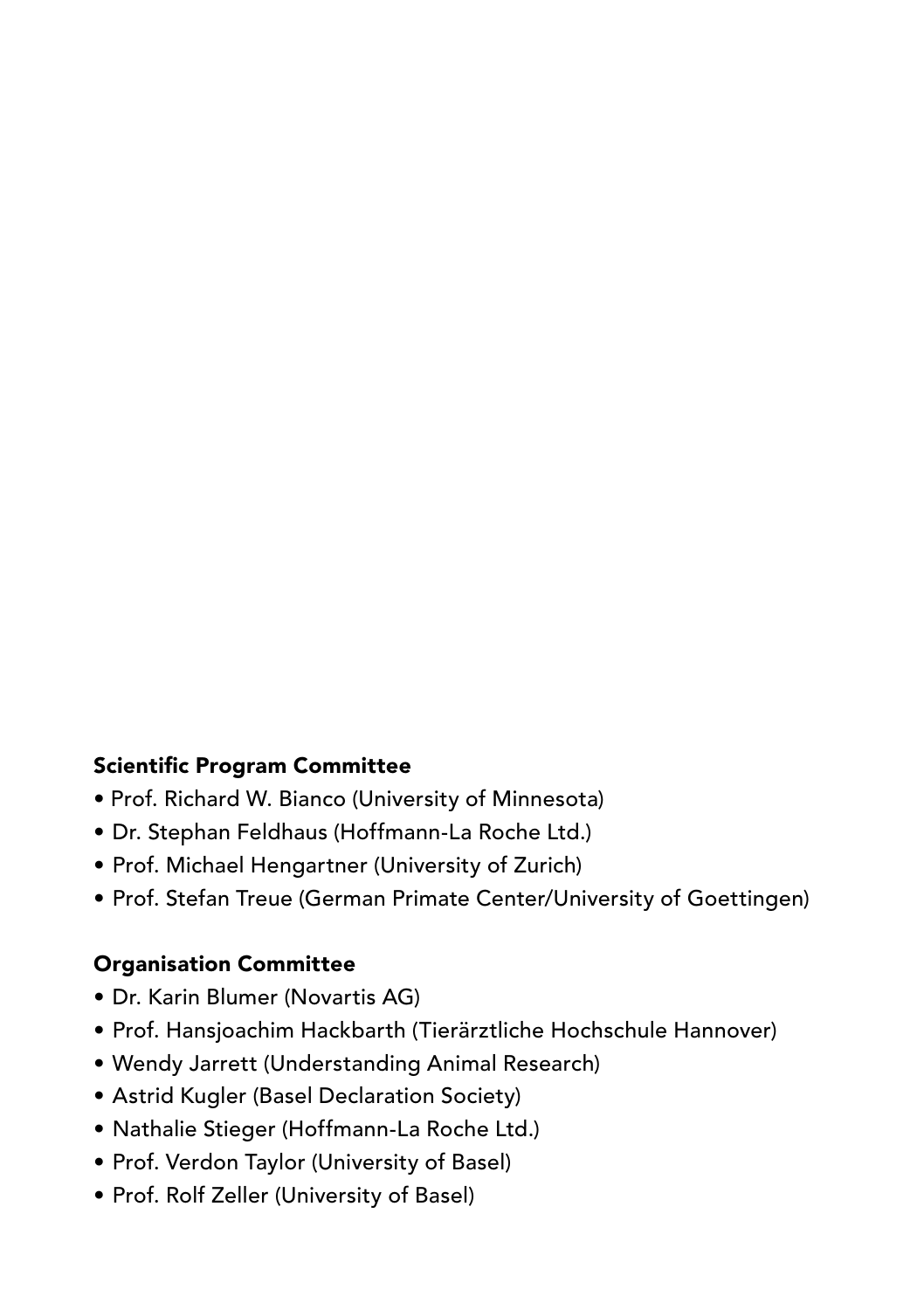## **OVERVIEW**

Sunday, June 30, 19:00 Welcome dinner

Monday, July 1, 9:00–18:00 Meeting for scientists (by invitation only)

Tuesday, July 2, 9:00–12:45 Open, broad invitation to local academia including students, politicians and media journalists, NGOs, administration departments



Big Ben, Westminster, Houses of Parliament, London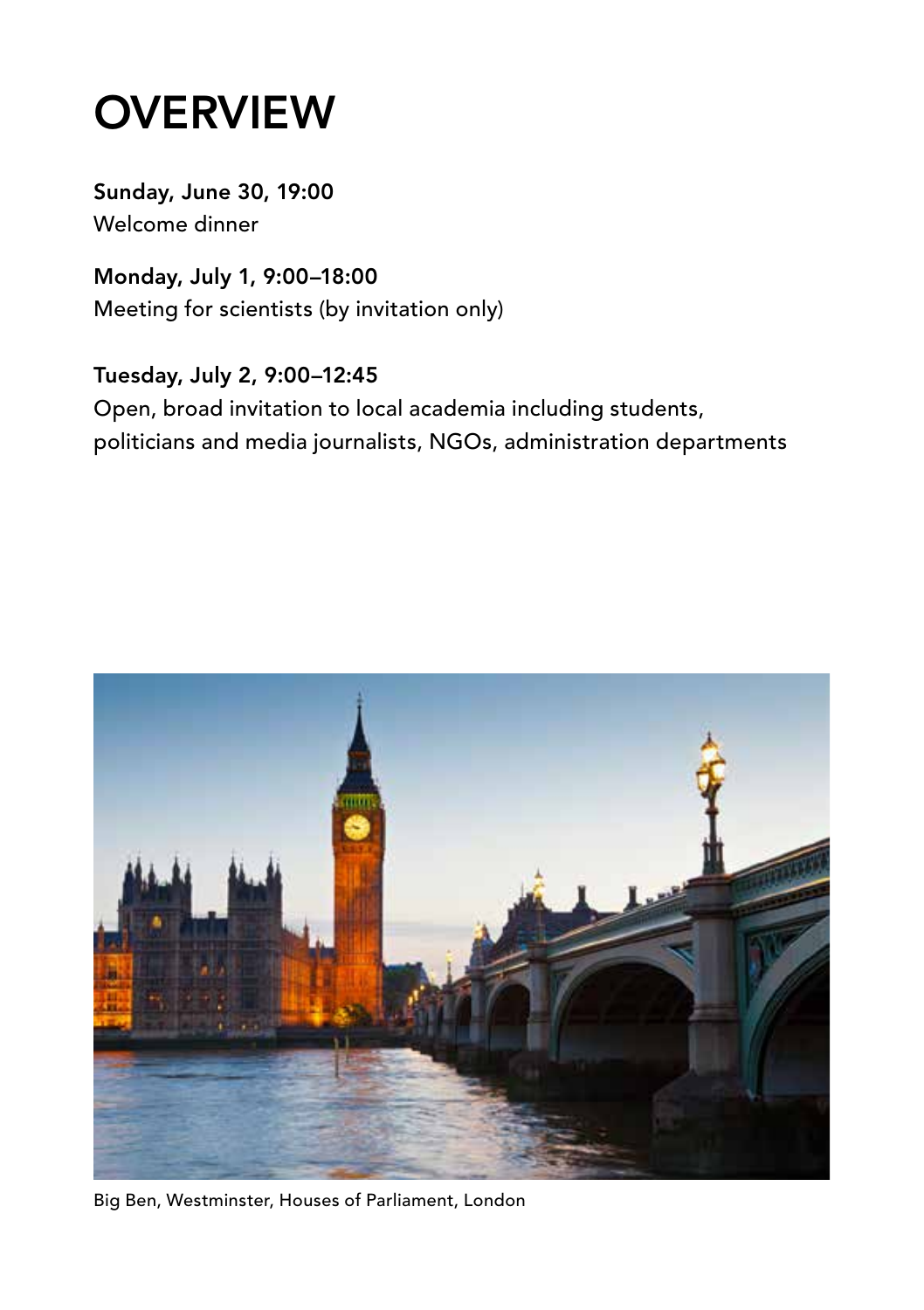

Venue 30 Euston Square London

| Working group title | Objectives                                                                                                                                                                                                                                                                                                                                                                                                                                                                                                                          |  |
|---------------------|-------------------------------------------------------------------------------------------------------------------------------------------------------------------------------------------------------------------------------------------------------------------------------------------------------------------------------------------------------------------------------------------------------------------------------------------------------------------------------------------------------------------------------------|--|
| Workshop 1          | <b>Improving the Publication Standards of Animal Research:</b><br>ARRIVE guidelines, ethical issues, what do editors and<br>publishers want, the view of researchers and funding agencies<br>in the age of open access etc.                                                                                                                                                                                                                                                                                                         |  |
| Workshop 2          | Open Access to Avoid Duplication: How should the results<br>of animal experimentation be made accessible in addition to<br>peer-reviewed publications? This is particulary relevant for<br>incomplete/aborted studies and so-called negative results.                                                                                                                                                                                                                                                                               |  |
| Workshop 3          | Implementation of the 3R Principles in Daily Research<br>Practice - What is next?<br>The UK has established a National Centre for the 3Rs. In other<br>countries there are 3R organisations that are funded to a greater<br>or lesser extent. In Switzerland there is an ongoing discussion as<br>to whether research into the 3Rs should be specifically funded<br>by the national funding agency as a national research program.<br>What is the opinion of stakeholders and policy makers on how<br>the 3Rs shall be implemented? |  |
| Workshop 4          | <b>Higher Mammalian Models in Research:</b> Why are non-human<br>primates (NHP), dogs and cats still essential for medical pro-<br>gress? What has to be done to increase public awareness and<br>acceptance concerning the continued necessity of this research?<br>How can openness and correct information for the public on<br>such sensitive issues be improved in order to increase public<br>awareness and acceptance?                                                                                                       |  |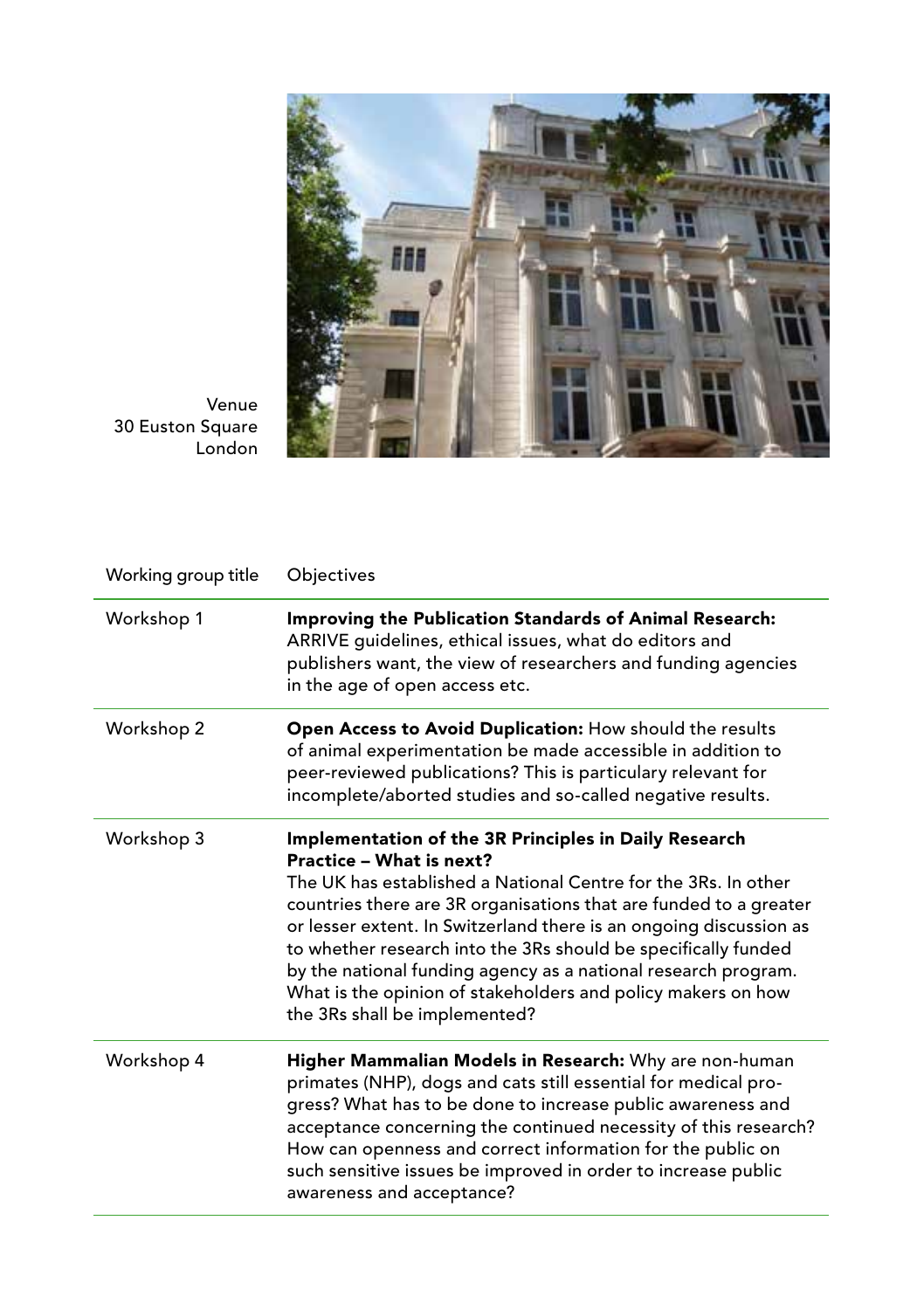### Monday July 1: Invited & Registered Participants

| 08:00 | <b>REGISTRATION, COFFEE</b>                        |                                                                                                                                                                                |  |
|-------|----------------------------------------------------|--------------------------------------------------------------------------------------------------------------------------------------------------------------------------------|--|
| 09:00 | Welcome by the Basel<br>Declaration                | Michael Hengartner, Prof.<br>University of Zurich                                                                                                                              |  |
| 09:15 | Communication of Animal<br>Research                | <b>Wendy Jarrett, CEO</b><br><b>Understanding Animal</b><br>Research                                                                                                           |  |
| 09:35 | The EU Directive & Application<br>of the Three Rs  | Susanna Louhimies<br>Policy officer, Directorate-<br><b>General Environment, ENV.</b><br><b>D3-Chemicals, Biocides</b><br>and Nanomaterials,<br><b>The European Commission</b> |  |
| 10:00 | <b>COFFEE BREAK &amp; NETWORKING</b>               |                                                                                                                                                                                |  |
| 10:30 | Publishing: NC3R & ARRIVE<br>Guidelines            | Vicky Robinson, Dr.<br><b>National Centre for the 3Rs</b>                                                                                                                      |  |
| 10:50 | Publishing Animal Research -<br>an Editor's view   | lan McGrath, Prof.<br><b>Editor in Chief, British Journal</b><br>of Pharmacology                                                                                               |  |
| 11:10 | Publishing Animal Research -<br>an Editor's view   | Dr. Sarah Bangs<br><b>Associate Editor PLOS ONE</b>                                                                                                                            |  |
| 11:30 | Publishing Animal Research -<br>a Scientist's view | Rolf Zeller, Prof.<br>President of BDS,<br><b>University of Basel</b>                                                                                                          |  |
| 11.50 | <b>Ethical Guidelines for Animal</b><br>Research   | Hansjoachim Hackbarth, Prof.<br><b>BDS, Tierärztliche Hochschule</b><br><b>Hannover</b>                                                                                        |  |
| 12:10 | Q&A, General Discussion                            |                                                                                                                                                                                |  |
| 12:30 | <b>LUNCH &amp; NETWORKING</b>                      |                                                                                                                                                                                |  |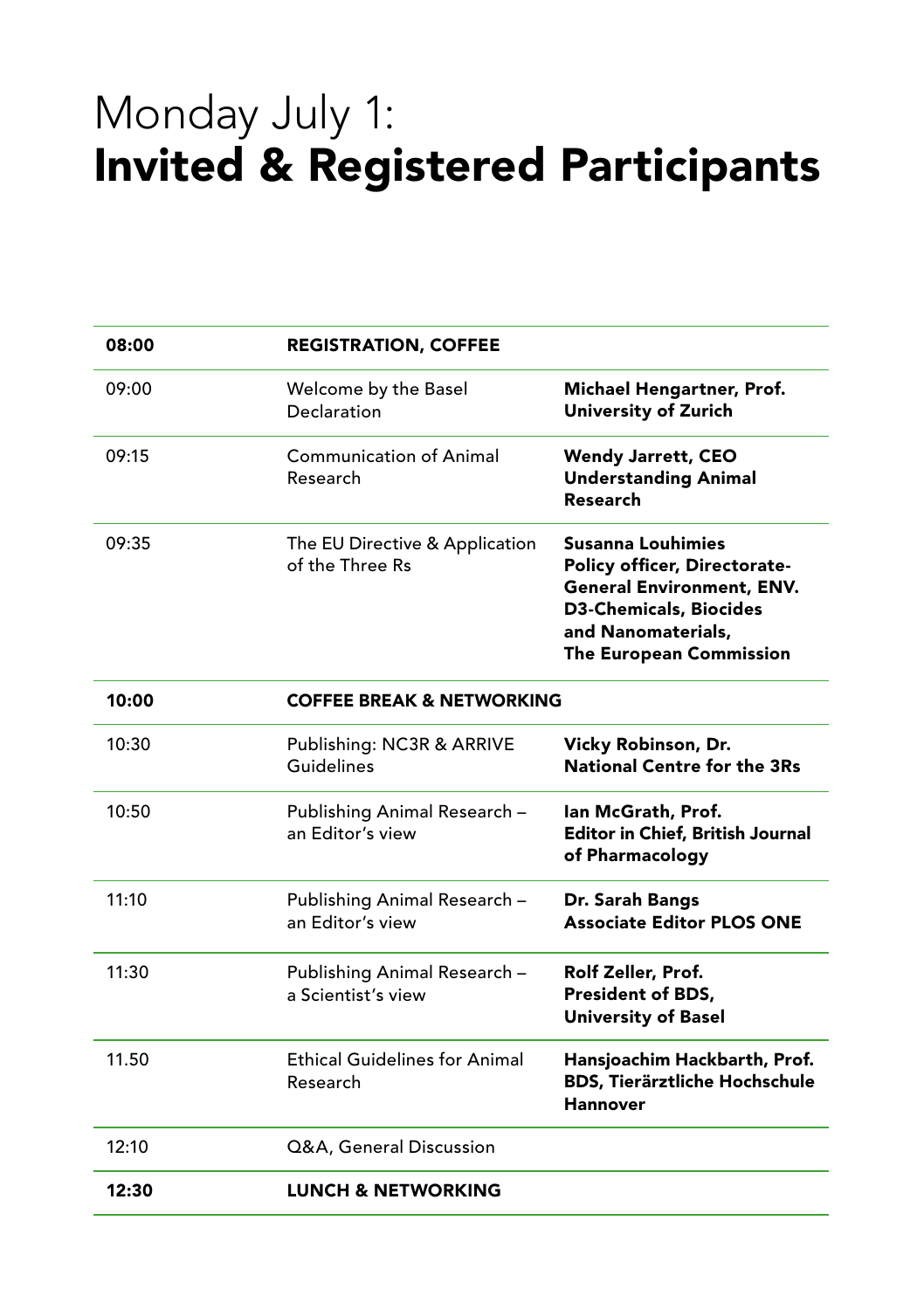# Monday July 1: Invited & Registered Participants

#### (continuation)

| 13:45 | <b>PARALLEL WORKSHOPS</b>                                                                                   |                                                                                                                                                                                                                                                          |
|-------|-------------------------------------------------------------------------------------------------------------|----------------------------------------------------------------------------------------------------------------------------------------------------------------------------------------------------------------------------------------------------------|
|       | <b>Workshop 1</b>                                                                                           | Hansjoachim Hackbarth, Prof.<br><b>BDS. Tierärztliche Hochschule</b><br><b>Hannover</b><br>Merel Ritskes-Hoitinga, Prof.<br><b>Execute Comittee of</b><br><b>Laboratory Animals Ltd.,</b><br><b>Radboud University</b><br><b>Nijmegen Medical Center</b> |
|       | <b>Workshop 2</b>                                                                                           | <b>Nancy Lee, Wellcome Trust</b><br><b>Michael Raess, Prof.</b><br><b>Infrafrontier, Helmholtz</b><br>Zentrum München                                                                                                                                    |
|       | <b>Workshop 3</b>                                                                                           | Ernst B. Hunziker, Prof.<br><b>Stiftung 3R, University of Berne</b><br>Sarah Lane Head of LAS and UK<br><b>Animal Welfare, Novartis (UK)</b>                                                                                                             |
|       | <b>Workshop 4</b>                                                                                           | <b>Augusto Vitale, Prof.</b><br><b>Istituto Superiore</b><br>di Sanità, Rome<br><b>Eckhard Wolf, Prof.</b><br><b>Gene Center Munich</b>                                                                                                                  |
| 15:45 | <b>AFTERNOON TEA BREAK</b>                                                                                  |                                                                                                                                                                                                                                                          |
| 16:15 | <b>PLENARY SESSION</b><br>Transparency in animal<br>research: Views from the<br>United States and the world | Lidia Anestidou, The<br><b>National Academies Institute</b><br>for Laboratory Animal<br><b>Research Washington USA</b>                                                                                                                                   |
| 16:40 | <b>PLENARY SESSION Presenta-</b><br>tion of the Draft Resolutions                                           | <b>Workshop Leaders</b><br><b>Plenum Discussion</b>                                                                                                                                                                                                      |
| 17:40 | <b>PLENARY SESSION</b><br>Conclusions of the first day                                                      | Rolf Zeller, Prof.                                                                                                                                                                                                                                       |
| 18:00 | <b>Finalisation of summaries</b>                                                                            | <b>Workshop Leaders</b>                                                                                                                                                                                                                                  |
| 20:00 | <b>CONFERENCE DINNER</b>                                                                                    |                                                                                                                                                                                                                                                          |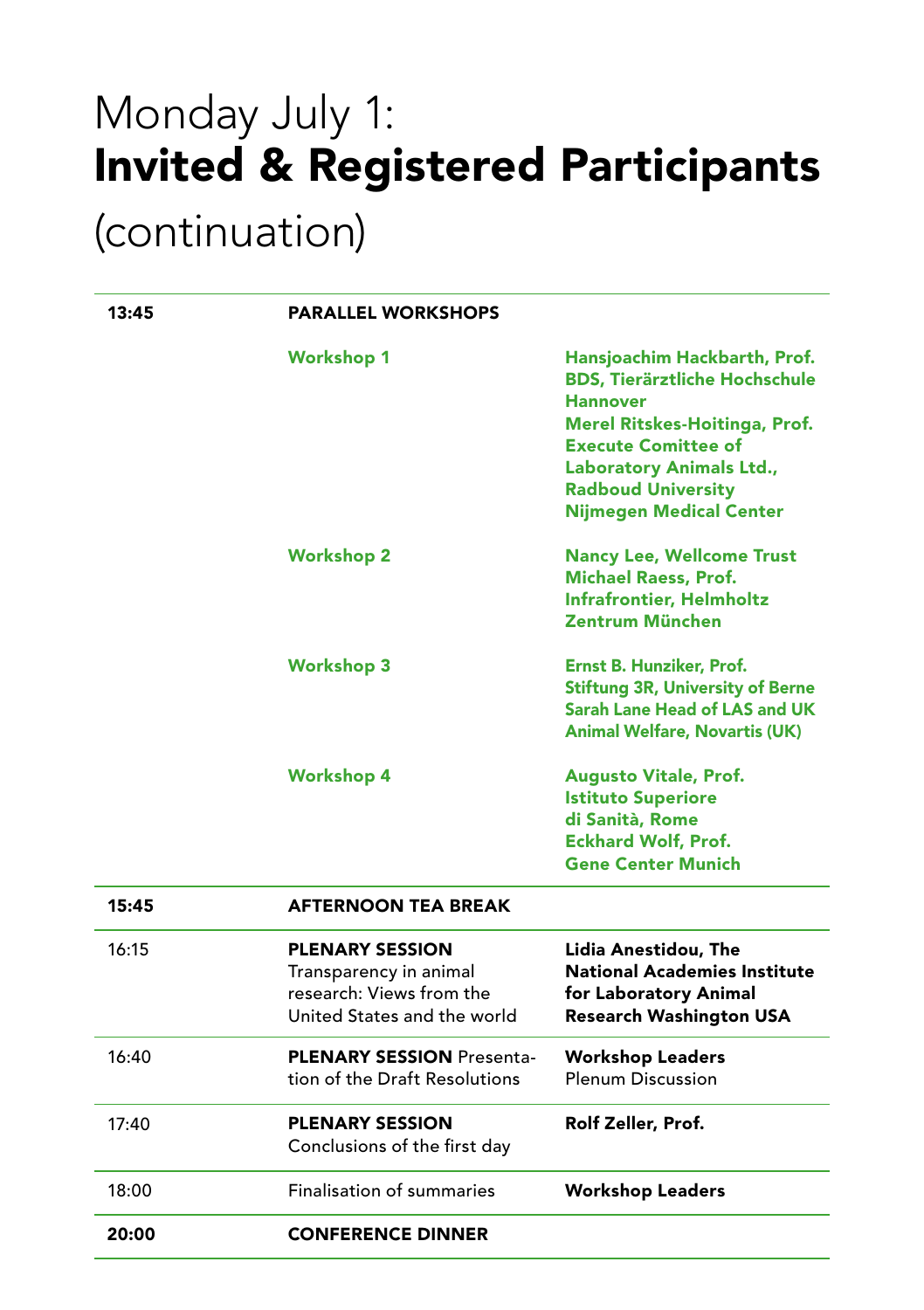## Tuesday July 2:

#### Open to the Press, Industry, Policymakers

| 09:00 | Welcome, Introduction &<br>Purpose of the Meeting                                              | Richard W. Bianco, Prof.<br><b>BDS, University of Minnesota</b>                                                                                                                            |
|-------|------------------------------------------------------------------------------------------------|--------------------------------------------------------------------------------------------------------------------------------------------------------------------------------------------|
| 09:30 | Animal Research in the<br>21 <sup>st</sup> Century – the Patients'<br>Perspective              | <b>Wendy Jarrett, CEO</b><br><b>Understanding Animal</b><br>Research<br>Kevan Martin, Prof.<br><b>BDS, University of Zurich</b><br><b>Alastair Kent, CEO</b><br><b>Genetic Alliance UK</b> |
| 10:40 | <b>COFFEE BREAK</b>                                                                            |                                                                                                                                                                                            |
| 11:10 | The Basel Declaration Award<br>Presentation                                                    | Eirini Fragkiadaki, Dr.<br><b>Hellenic Pasteur Institute</b><br><b>Athens</b>                                                                                                              |
| 11:25 | Presentations on Topics of the<br>1 <sup>st</sup> day Workshops<br>with $Q&A(10 + 5$ min each) |                                                                                                                                                                                            |
| 12:30 | Concluding Remarks by<br><b>Conference Organisers</b><br>(BDS & UAR)                           |                                                                                                                                                                                            |
| 12:45 | <b>LUNCH &amp; NETWORKING</b>                                                                  |                                                                                                                                                                                            |
| 14:00 | «Introduction to the Media»<br>for interested Researchers and<br>Participants                  | organised by the Science<br><b>Media Centre</b>                                                                                                                                            |

No registration fees for both days.

Free refreshments, lunch and conference dinner.

Accepted participants cover their travel and accommodation costs.